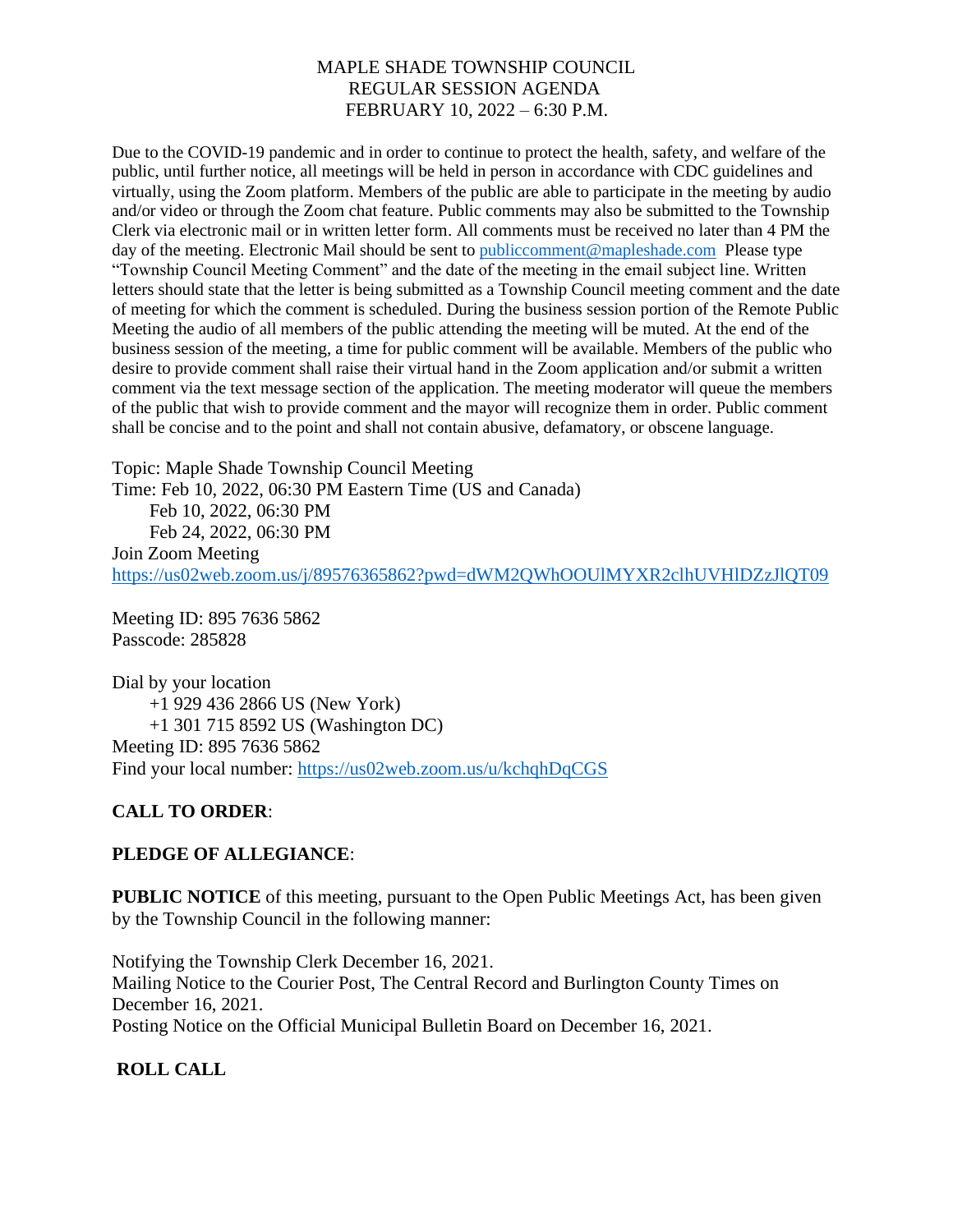### **OPEN BOARD OF HEALTH MEETING**

| Reports – Manager Danson    |         |               |
|-----------------------------|---------|---------------|
| <b>Public Participation</b> |         |               |
| <b>Motion to Close:</b>     | Second: | Comments:     |
| Motion to Adjourn:          | Second: | All in Favor: |

All in Favor:

**Resolution No. 2022-R-48** Resolution to Meet in Executive Session for the following:

| 1. Matters relating to Personnel – |         | Municipal Alliance Coordinator and Board<br>Zoning Board of Adjustment – Discussion<br>Confidential Memorandum |  |
|------------------------------------|---------|----------------------------------------------------------------------------------------------------------------|--|
| <b>Motion to Close:</b>            | Second: | All in Favor:                                                                                                  |  |

Formal action may be taken upon conclusion of Closed Session.

| Motion to Adjourn: | Second: | All in Favor: |
|--------------------|---------|---------------|
|--------------------|---------|---------------|

Mayor of the Township Council then declares the meeting closed and directs that the tape be shut off. At conclusion of closed portion, Mayor of Township Council calls for a motion to reopen the meeting and turn the tape on.

#### **CONSENT AGENDA**

**Resolution No. 2022-R-49** Resolution Authorizing the Township of Maple Shade, New Jersey through the Maple Shade Police Department to Participate in the Defense Logistics Agency, Law Enforcement Support Organization (LESO) 1033 Program to Enable the Township of Maple Shade to Request and Acquire Excess Department of Defense Equipment

**Resolution No. 2022-R-50** Award Contract for 2021 Various Pump Station Improvements Project to Municipal Maintenance Company, 1352 Taylors Lane, Cinnaminson, NJ (08077) in the Amount of \$331,129.00 representing Bid Items 1-18

**Resolution No. 2022-R-51** Authorize the Sale of Surplus Property through On-line Auction

**Resolution No. 2022-R-52** Transfer of General Appropriate Reserves

**Resolution No. 2022-R-53** Resolution of the Township of Maple Shade, in the County of Burlington, New Jersey, Authorizing the Sale of \$19,995,000 Principal Amount of General Obligation Bonds, Series 2022; Consisting of \$9,358,000 General Improvement Bonds and \$10,637,000 Water and Sewer Utility Bonds; and Authorizing other Matters Relating thereto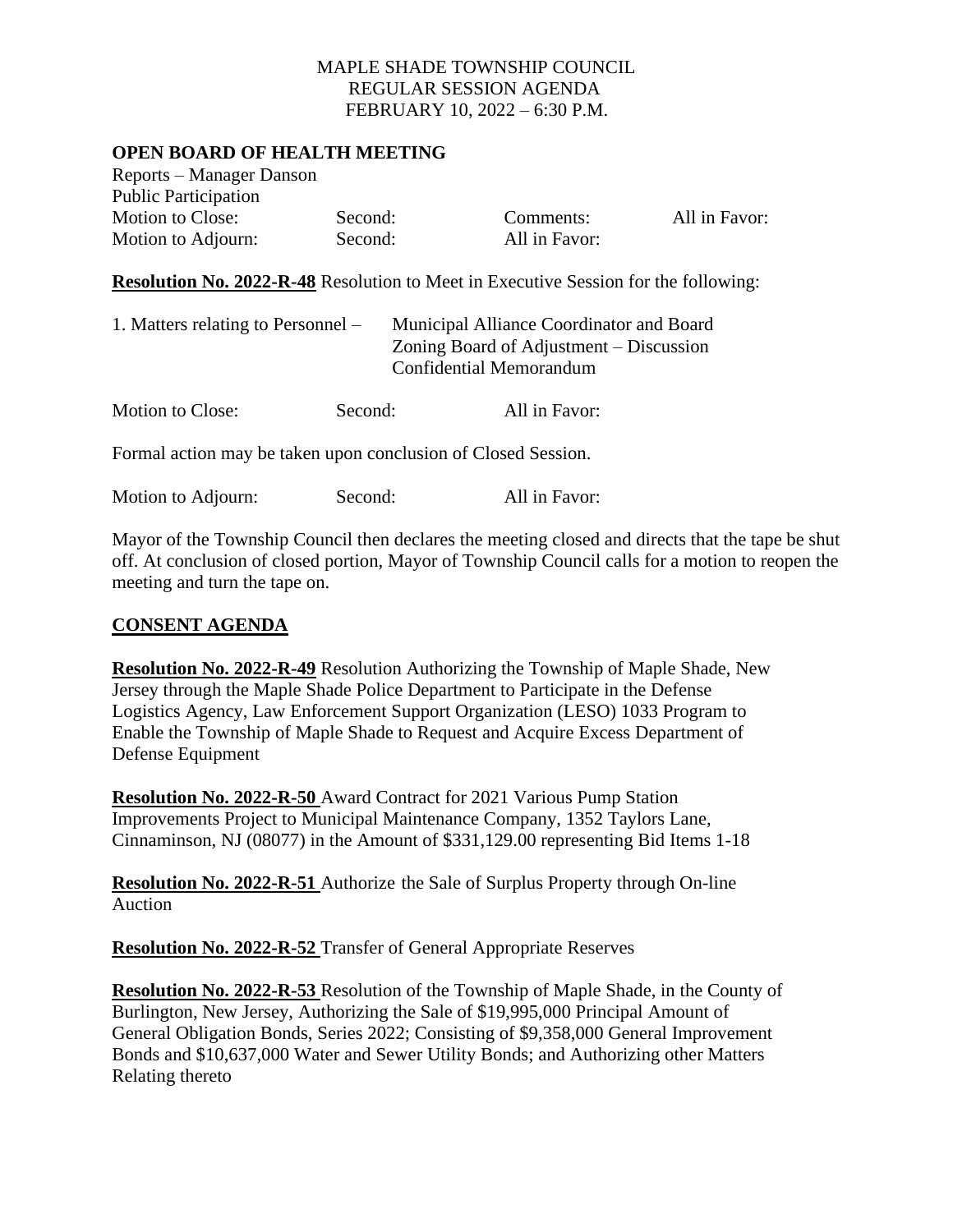**Resolution No. 2022-R-54** Resolution Authorizing Establishment of Liens for Property Maintenance for Various Blocks and Lots

**Resolution No. 2022-R-55** Authorize Road Closings for Municipal Events

**Resolution No. 2022-R-56** Authorize Emergency Temporary Appropriation

**Resolution No. 2022-R-57** Resolution Authorizing the Purchase of a Multi-Channel Audio and Video Recording System through a New Jersey Approved Co-Op (ESCNJ Purchase Contract #ESCNJ 17/18-48 & 21/22-19) for an Amount not to Exceed \$46,531.75

**Resolution No. 2022-R-58** Authorizing Application for Municipal Alliance Grant Fiscal Year 2023- Form 1B

**Resolution No. 2022-R-59** Resolution to Declare Block 1.08, Lot 17 as Tax Exempt and to Cancel and Refund Taxes from January 26, 2022 through December 31, 2022

| Motion to Approve Consent Agenda:                                                             |         | Second:   | Comments:     | Roll Call:    |  |  |  |
|-----------------------------------------------------------------------------------------------|---------|-----------|---------------|---------------|--|--|--|
| <b>APPROVAL OF EXPENDITURE LIST</b><br>Motion to Approve:                                     | Second: | Comments: |               | Roll Call:    |  |  |  |
| <b>APPROVAL OF JANUARY 2022 MINUTES</b><br>Motion to Approve:                                 | Second: | Comments: |               | Roll Call:    |  |  |  |
| <b>PUBLIC PORTION</b><br><b>Motion to Close:</b>                                              | Second: |           | All in Favor: |               |  |  |  |
| <b>STAFF AND PROFESSIONAL COMMENTS</b>                                                        |         |           |               |               |  |  |  |
| <b>OLD BUSINESS</b><br>1. Operations<br>2. Police Report<br>3. Site Plan<br>4. Advisory Board |         |           |               |               |  |  |  |
| <b>NEW BUSINESS</b>                                                                           |         |           |               |               |  |  |  |
| Motion to go Back into Close:                                                                 |         | Second:   |               | All in Favor: |  |  |  |
| Formal action may be taken upon conclusion of Closed Session                                  |         |           |               |               |  |  |  |